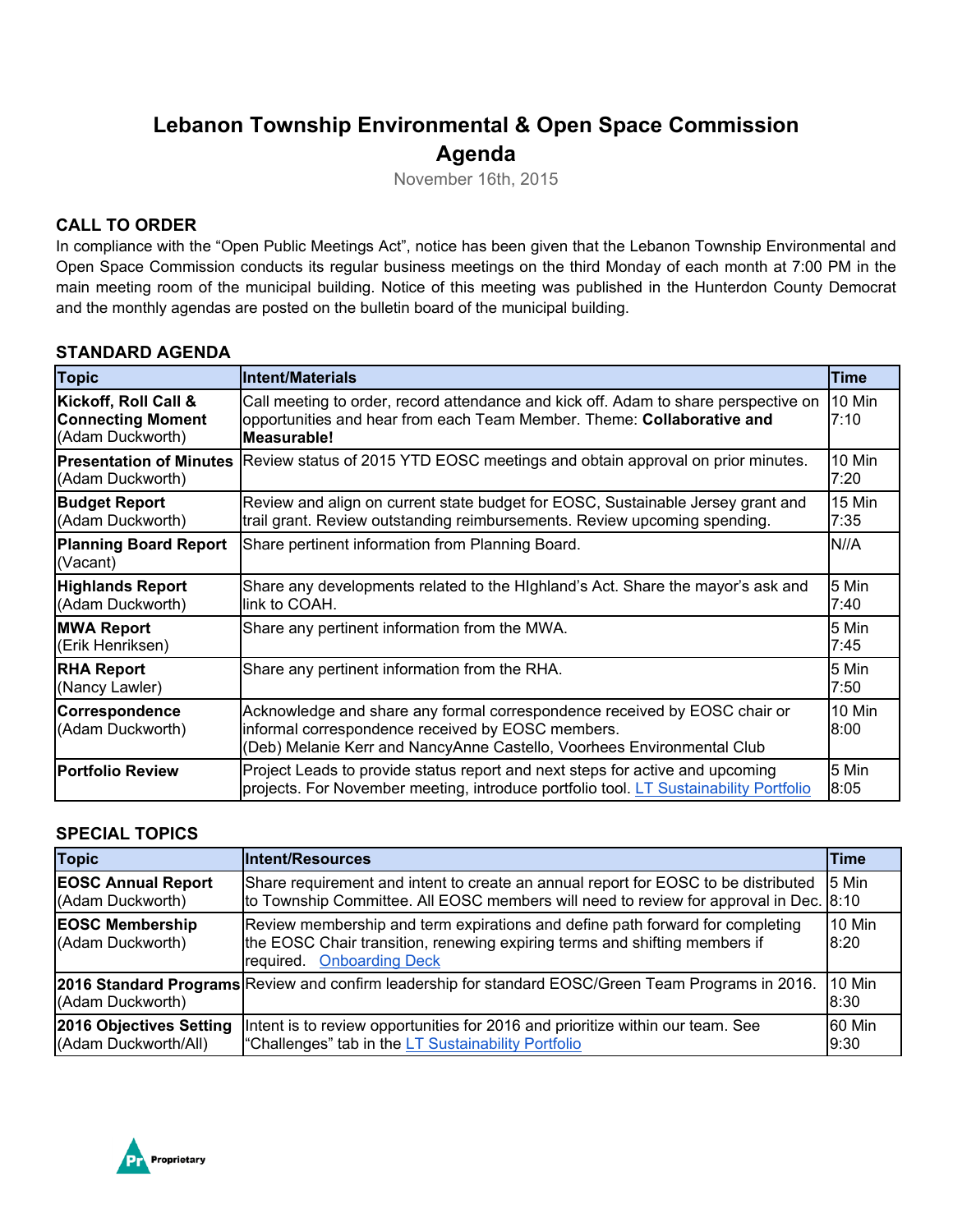# **Lebanon Township Environmental & Open Space Commission Minutes**

November 16th, 2015

### **ROLL CALL**

Meeting called to order at: 7:15PM

| <b>EOSC Member</b> | <b>Role</b>            | <b>Attendance</b> |
|--------------------|------------------------|-------------------|
| Adam Duckworth     | Chairman               |                   |
| <b>Vacant</b>      | Planning Board Liaison | N/A               |
| Warren Newman      | Member                 |                   |
| Erik Jan Henriksen | Member                 | <b>No</b>         |
| Nancy Lawler       | Member                 |                   |
| Doug Diehl         | Member                 | <b>No</b>         |
| Drew DePalma       | Member                 | <b>No</b>         |
| Deb Goodsite       | Alternate 1            |                   |
| Kathy Koch         | Alternate 2            |                   |

#### **STANDARD AGENDA**

| <b>Topic</b>                                                         | Intent/Materials                                                                                                                                                                                                                                                                                                         | <b>Time</b> |  |  |  |  |  |
|----------------------------------------------------------------------|--------------------------------------------------------------------------------------------------------------------------------------------------------------------------------------------------------------------------------------------------------------------------------------------------------------------------|-------------|--|--|--|--|--|
| Kickoff, Roll Call &<br><b>Connecting Moment</b><br>(Adam Duckworth) | Call meeting to order, record attendance and kick off. Adam to share perspective on<br>opportunities and hear from each Team Member. Theme: Collaborative and<br>Measurable!                                                                                                                                             |             |  |  |  |  |  |
|                                                                      | <b>Minutes:</b> Meeting called to order at 7:15PM with three EOSC members and two<br>alternates in attendance, representing a quorum. The meeting was started with a<br>connecting moment where members shared their reasons for volunteering with<br>EOSC.                                                              |             |  |  |  |  |  |
| (Adam Duckworth)                                                     | <b>Presentation of Minutes</b> Review status of 2015 YTD EOSC meetings and obtain approval on prior minutes.                                                                                                                                                                                                             |             |  |  |  |  |  |
|                                                                      | <b>Minutes:</b> This item was not discussed and will be reintroduced at the December<br>meeting.                                                                                                                                                                                                                         |             |  |  |  |  |  |
| <b>Budget Report</b><br>(Adam Duckworth)                             | Review and align on current state budget for EOSC, Sustainable Jersey grant and<br>trail grant. Review outstanding reimbursements. Review upcoming spending.                                                                                                                                                             |             |  |  |  |  |  |
|                                                                      | Minutes: Clean Communities was highlighted as a source of 2016 funding,<br>approximately \$26K/year, and is governed by state rules (NJ Clean Communities).<br>Usage of funding is approved by Township Committee. Perhaps use this as funding<br>for prescription drug recycling or reusable bags as promotional items. |             |  |  |  |  |  |
|                                                                      | Warren met with municipal representative to clarify budget position for Trail Grant,<br>Sustainable Jersey Grant, and EOSC budget. This was reviewed and one<br>discrepancy was noted regarding missing charge for Green Maps annual fee.                                                                                |             |  |  |  |  |  |
|                                                                      | Action: Adam to review rules for Clean Communities funding usage.<br>Action: Adam to check to ensure he was reimbursed for the Green Maps fee.                                                                                                                                                                           |             |  |  |  |  |  |

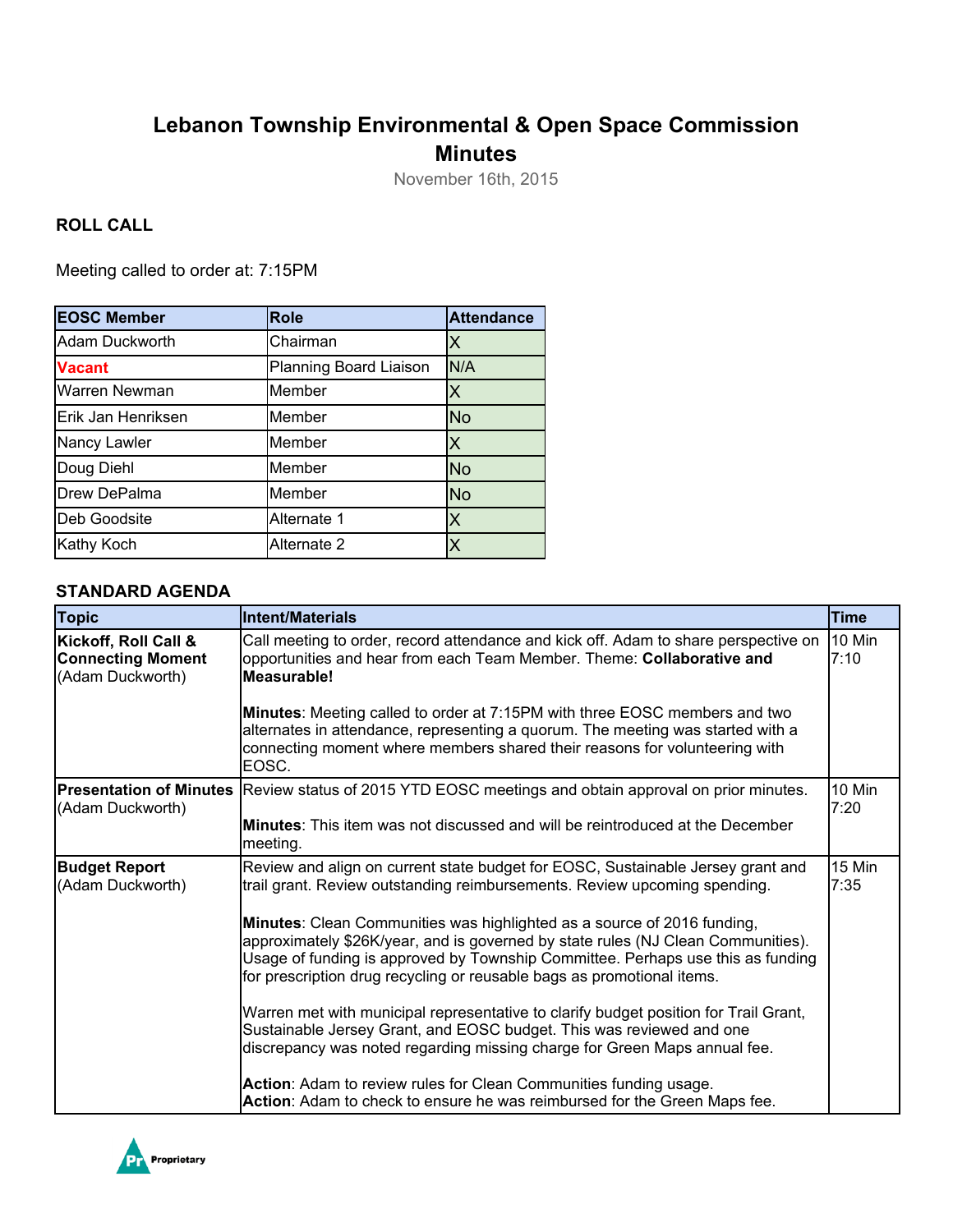| <b>Topic</b>                                | Intent/Materials                                                                                                                                                                                                                                                                                                                                         | Time           |  |  |
|---------------------------------------------|----------------------------------------------------------------------------------------------------------------------------------------------------------------------------------------------------------------------------------------------------------------------------------------------------------------------------------------------------------|----------------|--|--|
| <b>Planning Board Report</b><br>(Vacant)    | Share pertinent information from Planning Board.                                                                                                                                                                                                                                                                                                         |                |  |  |
|                                             | Minutes: This item was not discussed as EOSC currently has no liaison to the<br>Planning Board.                                                                                                                                                                                                                                                          |                |  |  |
| <b>Highlands Report</b><br>(Adam Duckworth) | Share any developments related to the Highland's Act. Share the mayor's ask and<br>link to COAH.                                                                                                                                                                                                                                                         | 5 Min<br>7:40  |  |  |
|                                             | Minutes: Adam shared with the Team the Mayor's request to build our expertise with<br>the Highlands regulations and how they integrate with Affordable Housing<br>requirements.                                                                                                                                                                          |                |  |  |
| <b>MWA Report</b><br>(Erik Henriksen)       | Share any pertinent information from the MWA.                                                                                                                                                                                                                                                                                                            | 5 Min<br>7:45  |  |  |
|                                             | <b>Minutes:</b> This item was not discussed in depth as Erik was not present at the<br>meeting. It was suggested we reaffirm Erik's role as the MWA liaison.                                                                                                                                                                                             |                |  |  |
|                                             | Action: Adam to follow up with Erik and reaffirm his role as MWA liaison.                                                                                                                                                                                                                                                                                |                |  |  |
| <b>RHA Report</b><br>(Nancy Lawler)         | Share any pertinent information from the RHA.                                                                                                                                                                                                                                                                                                            | 5 Min<br>7:50  |  |  |
|                                             | Minutes: Nancy mentioned that the quarry was doing some work to reduce the<br>amount of runoff going into Spruce Run Creek.                                                                                                                                                                                                                              |                |  |  |
|                                             | Action: Nancy to share with RHA that Water Quality was identified as the top priority<br>for the LT EOSC in 2016.                                                                                                                                                                                                                                        |                |  |  |
| Correspondence<br>(Adam Duckworth)          | Acknowledge and share any formal correspondence received by EOSC chair or<br>informal correspondence received by EOSC members.<br>(Deb) Melanie Kerr and NancyAnne Castello, Voorhees Environmental Club                                                                                                                                                 | 10 Min<br>8:00 |  |  |
|                                             | Minutes: Deb Goodsite shared the interest from NancyAnne Castello and the<br>Environmental Club to learn more about the Green Team. Adam acknowledged the<br>receipt of Freshwater Wetlands General Permit Application (Hunterdon County<br>Structure No. L-116) and Freshwater Wetlands Application for 17 Musconetcong<br>River Rd. for septic repair. |                |  |  |
|                                             | Action: Deb to follow up and offer to provide an overview of the Green Team for the<br>Voorhees Environmental Club.<br>Action: Adam to review correspondence and determine if action is necessary.                                                                                                                                                       |                |  |  |
| <b>Portfolio Review</b>                     | Project Leads to provide status report and next steps for active and upcoming<br>projects. For November meeting, introduce portfolio tool. LT Sustainability Portfolio                                                                                                                                                                                   | 5 Min<br>8:05  |  |  |
|                                             | Minutes: This item was deferred until next meeting in order to focus on 2016<br>prioritization.                                                                                                                                                                                                                                                          |                |  |  |

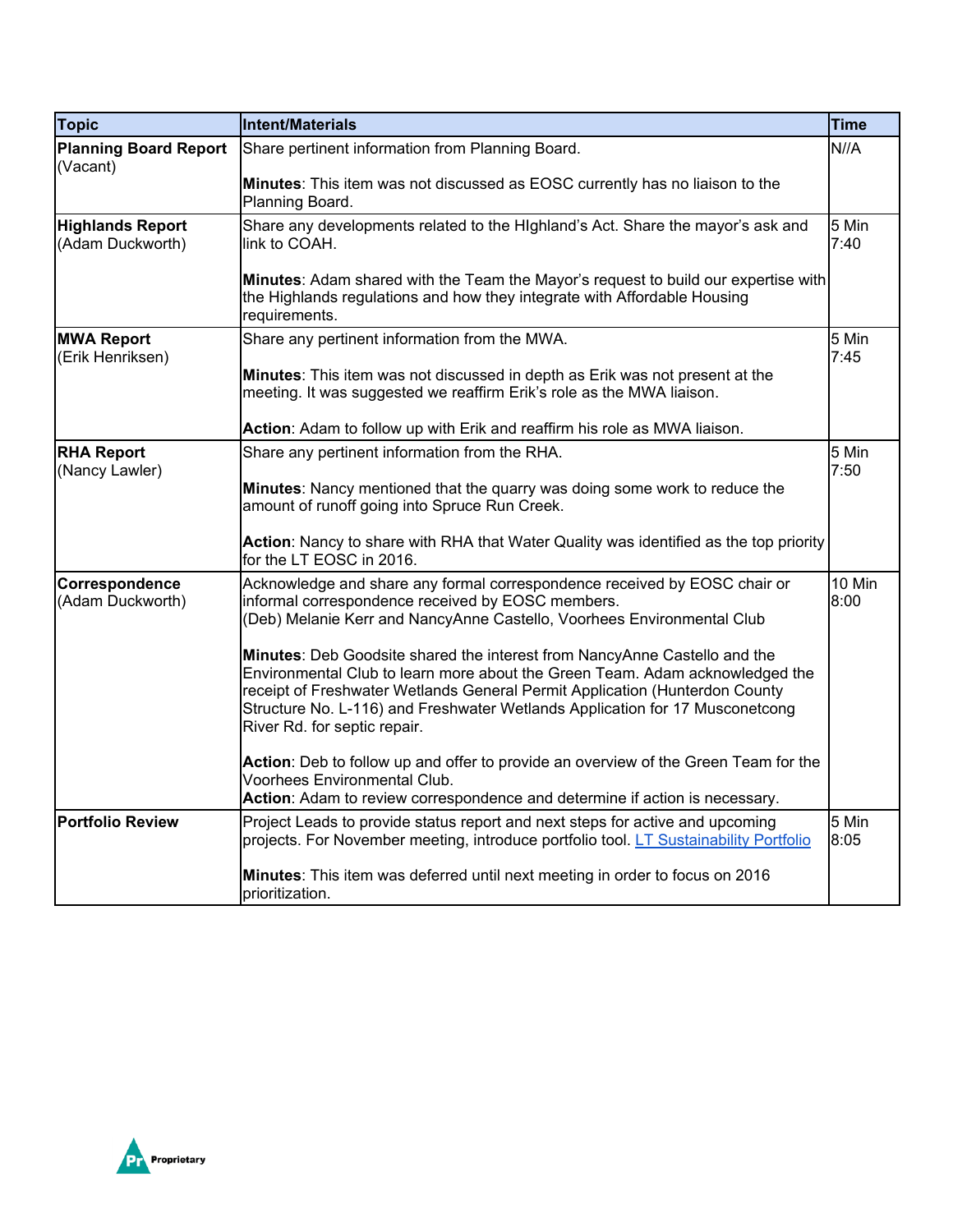## **SPECIAL TOPICS**

| <b>Topic</b>                                  | Intent/Resources                                                                                                                                                                                                                                                                                                                                                                                                                                                                                                                                                                                                                                                                                                                                                                                                                                                                                                                                                       | Time           |
|-----------------------------------------------|------------------------------------------------------------------------------------------------------------------------------------------------------------------------------------------------------------------------------------------------------------------------------------------------------------------------------------------------------------------------------------------------------------------------------------------------------------------------------------------------------------------------------------------------------------------------------------------------------------------------------------------------------------------------------------------------------------------------------------------------------------------------------------------------------------------------------------------------------------------------------------------------------------------------------------------------------------------------|----------------|
| <b>EOSC Annual Report</b><br>(Adam Duckworth) | Share requirement and intent to create an annual report for EOSC to be distributed<br>to Township Committee. All EOSC members will need to review for approval in Dec.<br>Minutes: Adam noted that EOSC Resolution requires the submission of an Annual<br>Report to Township Committee and that summarizing our accomplishments for the<br>year is simply a good practice.                                                                                                                                                                                                                                                                                                                                                                                                                                                                                                                                                                                            |                |
|                                               | Action: Adam to draft annual report for review before next meeting with approval to<br>be obtained at the December meeting.                                                                                                                                                                                                                                                                                                                                                                                                                                                                                                                                                                                                                                                                                                                                                                                                                                            |                |
| <b>EOSC Membership</b><br>(Adam Duckworth)    | Review membership and term expirations and define path forward for completing<br>the EOSC Chair transition, renewing expiring terms and shifting members if<br>required. Onboarding Deck<br>Minutes: The current state of membership was reviewed with the Team and the<br>following items were decided.<br>Drew DePalma will be resigning from EOSC due to inability to attend<br>monthly meetings.<br>Kathryn Koch will take over the permanent position left by Drew DePalma's<br>resignation.<br>Deb Goodsite's term as an alternate is expiring and Deb will shift to take<br>over the permanent position currently filled by Doug Diehl.<br>Doug Diehl may shift to an alternate position pending conversation with<br>Doug.<br>Nancy Lawler's term is expiring and Nancy wishes to remain with EOSC for<br>a subsequent term.<br>Team Members agree to put in writing their interest to continue for future<br>submission to the Mayor for approval in January. | 10 Min<br>8:20 |
|                                               | Action: Team Members to put in writing their support of these changes.<br>Action: Warren and Adam to summarize transition of EOSC Chair in preparation for<br>approval at December meeting.<br>Action: Warren to discuss EOSC membership with Doug Diehl.<br>Action: Deb to follow up with Terry Bellows who teaches AP Biology; it is not clear if<br>she is a township resident but network may be valuable.                                                                                                                                                                                                                                                                                                                                                                                                                                                                                                                                                         |                |

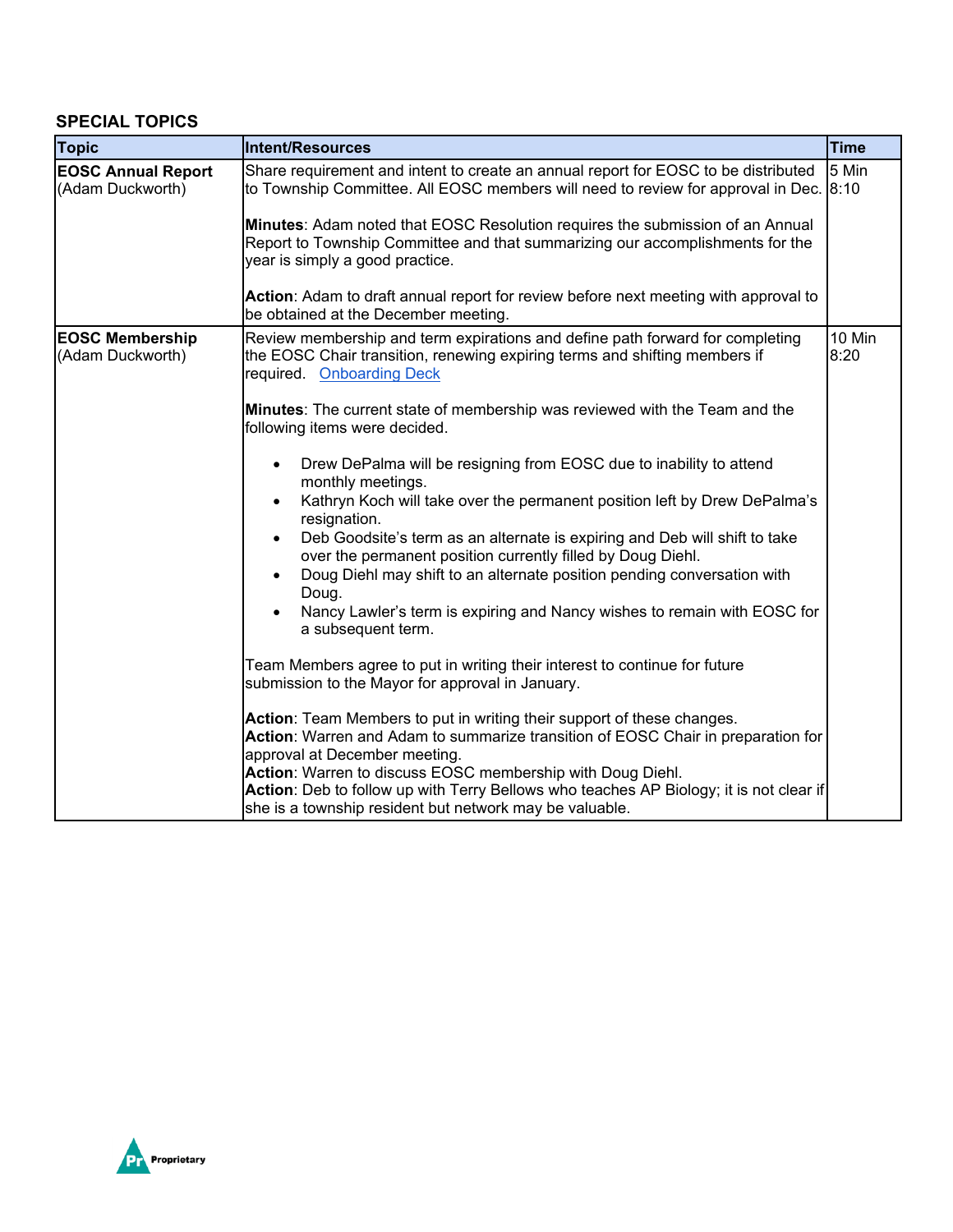| <b>Topic</b>     | <b>Intent/Resources</b>                                                                                                                                                                                                                                                                                                                                                                                                                                                                                           |  |   |   |   |   |  |    |   |   |   |                |   | <b>Time</b> |
|------------------|-------------------------------------------------------------------------------------------------------------------------------------------------------------------------------------------------------------------------------------------------------------------------------------------------------------------------------------------------------------------------------------------------------------------------------------------------------------------------------------------------------------------|--|---|---|---|---|--|----|---|---|---|----------------|---|-------------|
| (Adam Duckworth) | <b>2016 Standard Programs</b> Review and confirm leadership for standard EOSC/Green Team Programs in 2016.                                                                                                                                                                                                                                                                                                                                                                                                        |  |   |   |   |   |  |    |   |   |   | 10 Min<br>8:30 |   |             |
|                  | <b>Minutes:</b> A single slide was reviewed that outlined the standard sustainability<br>programs that EOSC/Green Team now manage within our portfolio and who will be<br>leading them in 2016. Team members raised the idea of creating a standard<br>"playbook" for these events that outline the procedures for carrying them out so that<br>they can be handed off to others to run in the future.<br>Action: Adam to draft standard "Playbook" format for review by team.<br>STANDARD SUSTAINABILITY PROGRAM |  |   |   |   |   |  |    |   |   |   |                |   |             |
|                  | <b>Event (Project Lead)</b>                                                                                                                                                                                                                                                                                                                                                                                                                                                                                       |  | F | м | Α | м |  | J. | А | s | o | N              | D |             |
|                  | Well Testing (Nancy Lawler)                                                                                                                                                                                                                                                                                                                                                                                                                                                                                       |  |   |   |   |   |  |    |   |   |   |                |   |             |
|                  | Litter Cleanup (Maria Naccarato)                                                                                                                                                                                                                                                                                                                                                                                                                                                                                  |  |   |   |   |   |  |    |   |   |   |                |   |             |
|                  | Farm Passport (Laura Morrison)                                                                                                                                                                                                                                                                                                                                                                                                                                                                                    |  |   |   |   |   |  |    |   |   |   |                |   |             |
|                  | Green Fair (Deb Goodsite)                                                                                                                                                                                                                                                                                                                                                                                                                                                                                         |  |   |   |   |   |  |    |   |   |   |                |   |             |